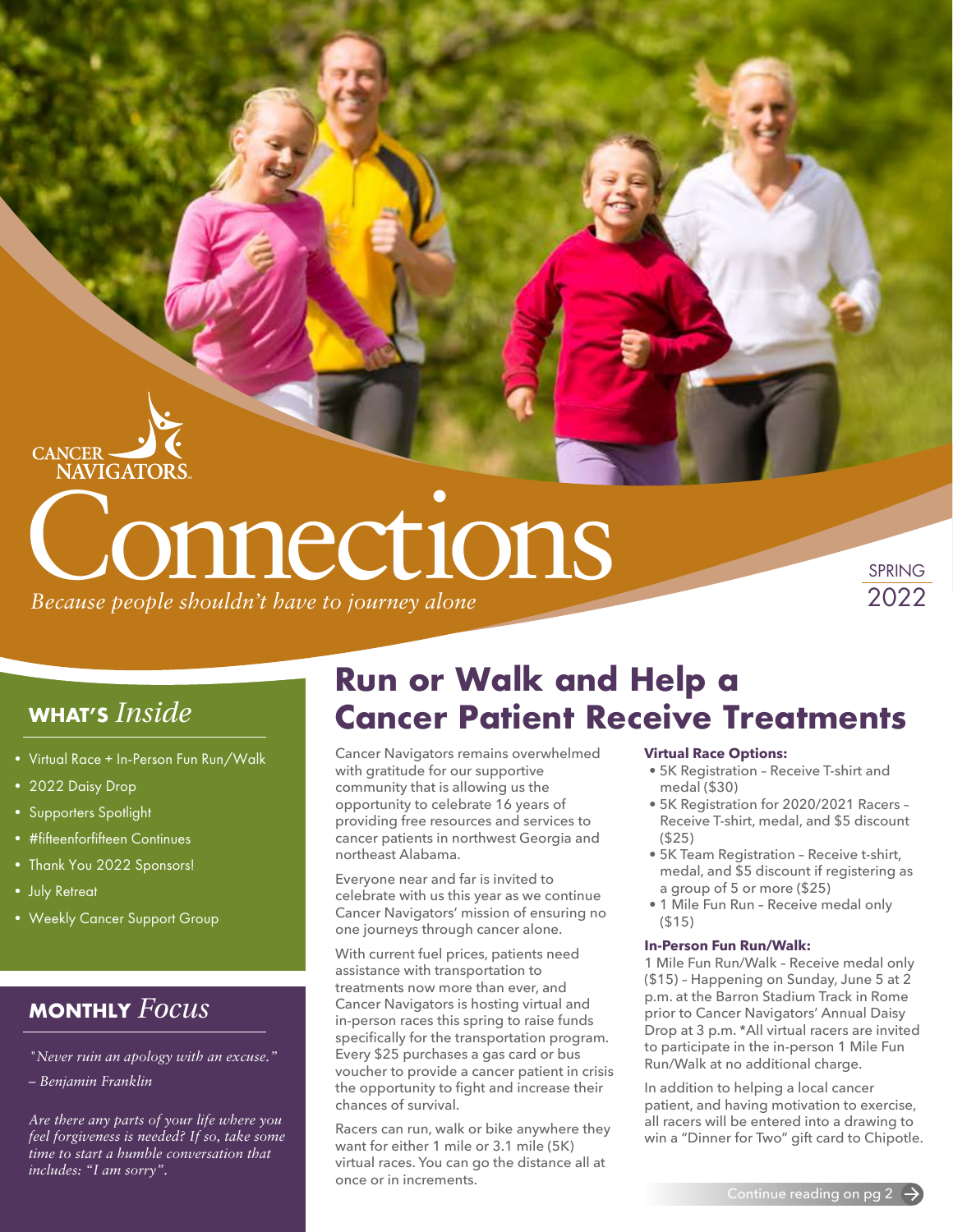#### **Continued from pg 1**

*"Every contribution benefits patients and has tremendous impacts, giving invaluable gifts of relief and hope to patients and their caregivers,"* said Sarah Husser, Cancer Navigators Fundraising & Community Outreach Coordinator.

#### **Register Now - June 5th**

Register online by visiting **https://www.eventbrite.c [om/e/cancer-navigators-v](https://www.eventbrite.com/e/cancer-navigators-virtual-in-person-races-registration-261221660017) irtual-in-person-races-reg istration-261221660017**, scanning QR Code or by contacting the Cancer Navigators office.



For questions, to register, and for more information: call **(706) 509-5040**, visit **[www.cancernavigatorsga.org](http://www.cancernavigatorsga.org)** or email





Kay Chumbler shares how big of an impact the Daisy Drop has meant to her over the years.

#### **[shusser@cancernavigatorsga.org](mailto:shusser%40cancernavigatorsga.org?subject=)**. **2022 Daisy Drop Sunday, June 5 ~ National Cancer Survivors Day**

The public is invited to come to the Chief John Ross Memorial Bridge, that crosses the Oostanaula River at the Town Green, between 3 p.m. – 4 p.m. to drop daisies in honor or in memory of loved ones affected by cancer. The event is free.

If you can't attend or don't feel comfortable, you can still participate. Daisies will be available for pick-up at the Cancer Navigators office the afternoon of Friday, June 3 for you to hold your own special Daisy Drop.

#### **Cancer Walk** poem by Dr. Matthew Mumber

*I let a daisy drop Into the brown river, watch as it floats toward the banks of the levy, the broken dam, to sea, a single, stemmed daisy-* *green, white, yellow– weightless, particular*

*from seed to first bloom, like you hereboundless.*

## **You Make a Difference**

There is no act of kindness too small. Donations to Cancer Navigators make a difference in the lives of cancer patients in our region.

Our wreath decorators get more creative

by the day and have made Cancer Navigators' wreath fundraiser a year-round event! We are so grateful for all the decorators who use their talents to raise money for local cancer patients.





Thank you, American Legion Riders Post 12 and all sponsors and riders for another amazing year! Your hard work, dedication and compassion for cancer patients in your community certainly shows and is going to help hundreds fight cancer!





Thank you, Mohawk Carpet Foundation and Atrium Health Floyd SPIRIT, for recent grants towards Cancer Navigators Transportation Program that purchased 213 gas cards for cancer patients to get to lifesaving treatments!

Interested in raising money to support local cancer patients? Host a Facebook Fundraiser benefiting Cancer Navigators for your birthday or anniversary. It is easy and appreciated more than you will ever know!